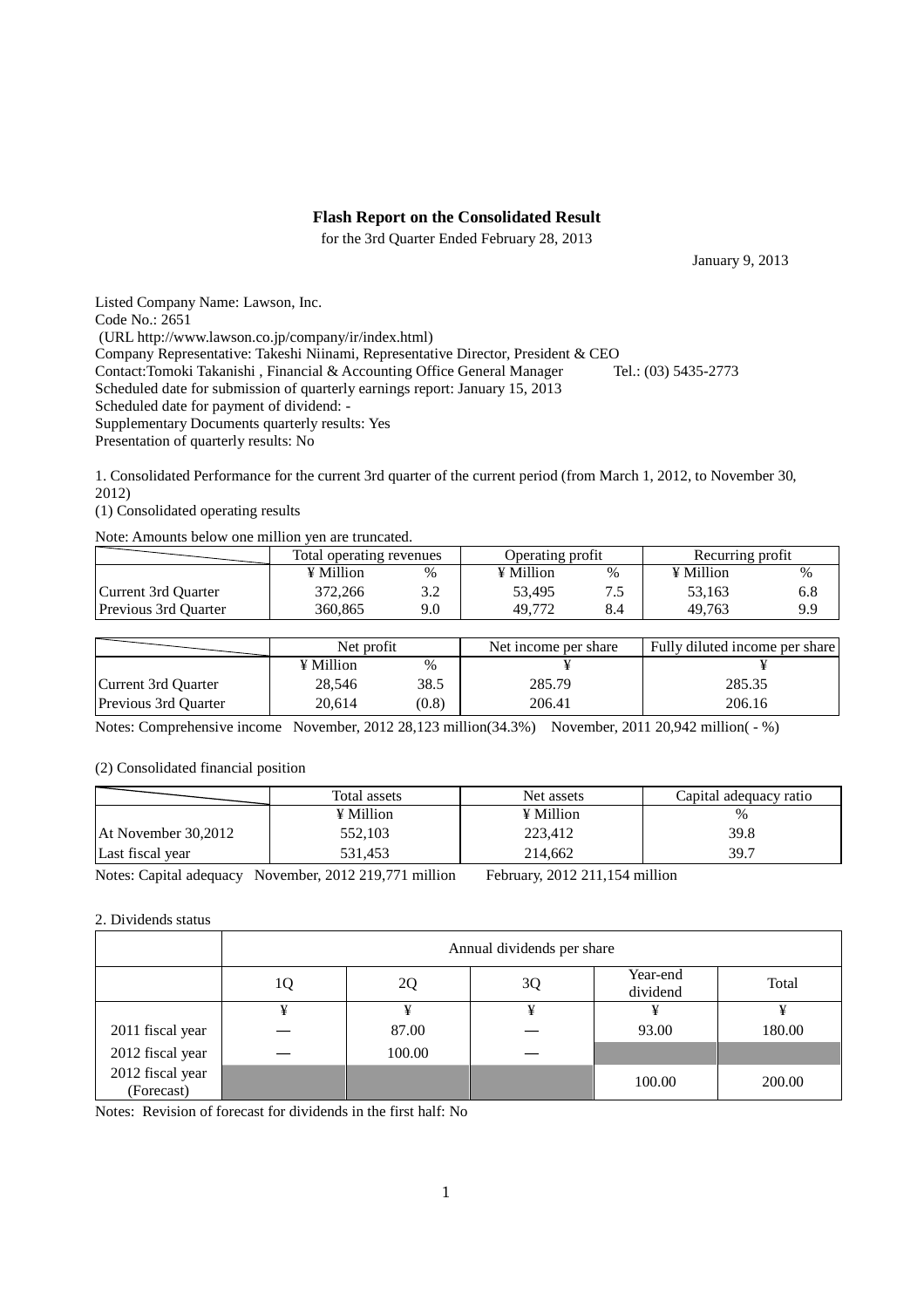3. Forecast Consolidated Performance for 2012 fiscal year (from March 1, 2012, to February 28, 2013)

|                  | Total operating revenues |     | Operating profit |      | Recurring profit |      | Net profit |      |
|------------------|--------------------------|-----|------------------|------|------------------|------|------------|------|
|                  | <sup>v</sup> Million     | %   | ¥ Million        | $\%$ | ¥ Million        | $\%$ | ¥ Million  | $\%$ |
| 2012 fiscal year | 501.000                  | 4.6 | 66,000           | 6.8  | 100              | ັ້   | 33.400     | 34.2 |

Reference: Forecast net profit per share for the 2012 fiscal year: 334.37yen

Note: Revision of forecasts for consolidated performance during the first half: No

#### 4. Other

(1) Change in important subsidiaries during the period (Changes in certain specified subsidiaries resulting in revised scope of consolidation): Yes

Lawson (China) Holdings, Inc.

(2) Adoptions of special accounting methods in presentation of quarterly financial statements: No

(3) Changes in accounting policies, changes in accounting estimation, retrospective restatement

1. Changes of accounting policies associated with revision in accounting standards: None

2. Other changes: None

- 3. Changes in accounting estimation: None
- 4. Retrospective restatement: None

(4) Number of issued shares:

 i) The number of the stocks issued in the end of term November, 2012: 100,300,000 February, 2012: 100,300,000

- ii) The number of treasury shares in the end of term November, 2012: 410,959 February, 2012: 416,166
- iii) Average number of shares during the term November, 2012: 99,886,354 November, 2011: 99,868,413

Note: Disclosure of progress of quarterly review procedures

At the time of disclosure of this quarterly flash report, review procedures for quarterly earnings reports based on the Financial Instruments and Exchange Act had not been completed.

Note: The above-mentioned forecast is based on the information, which is able to get hand at present, and including a potential risk and uncertainty. Therefore, actual achievements may differ from these forecasts due to many factors.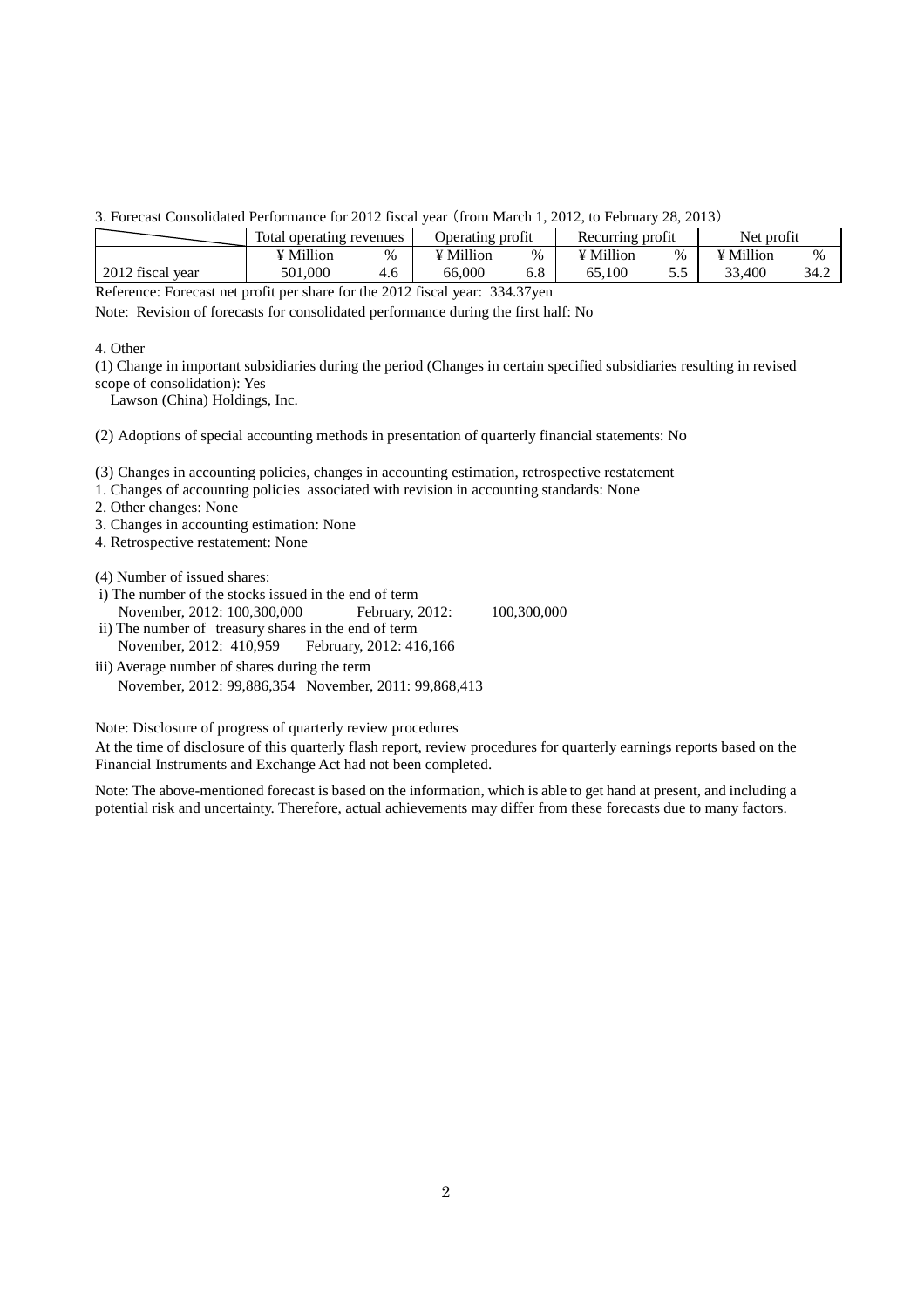## **1**.**Review of Operations**

#### (1) Review of Operating Results

During the first nine months of fiscal 2012, the period from March 1 to November 30, 2012, the Lawson Group (hereinafter, the "Group") implemented measures to reinforce its social infrastructure function that provides essential items at the local level with the aim of realizing the Group's corporate philosophy of "Creating Happiness and Harmony in our Communities." By promoting operational reform, PRiSM, that is based on analysis of card data from the multi-partner loyalty program, Ponta, the Group focused on customer relationship management  $(CRM)^{1/4}$  and supply chain management  $(SCM)^{2/4}$  in order to offer a merchandise assortment that meets the specific needs of customers in each neighborhood.

\*1 Customer relationship management (CRM)

A marketing management method for providing merchandise and services that meet the specific needs of customers

\*2 Supply chain management (SCM)

A business administration method for comprehensively managing all stages of business, from procurement to sales, to streamline and optimize the entire business process.

As a result, for the first nine months of fiscal 2012 on a consolidated basis, total operating revenues increased by 3.2% from the corresponding period of the previous fiscal year to ¥372,266 million. Consequently, operating profit increased by 7.5% year on year, to ¥53,495 million, and recurring profit in grew by 6.8% year on year, to ¥53,163 million. Net profit rose ¥7,932 million, up 38.5% year on year, to ¥28,546 million owing in part to extraordinary loss, which decreased ¥12,247 million, due to asset retirement obligations and losses stemming from the Great East Japan Earthquake disaster recognized in the previous fiscal year.

Operating results by business segment are as follows.

### (Convenience Store Operations)

The status of merchandising strategy and services, store operations, store development and other aspects of Convenience Store Operations and Overseas Businesses for the first nine months of fiscal 2012 is outlined as follows.

#### [Merchandising and Service Strategies]

On the merchandising front, the Group developed original products that cater to customer needs such as ready-made meals (ex. lunch boxes, over-the-counter fast foods, and others) and items from our private brand, "Lawson select," which is mainly comprised of prepared food and delicatessen items, processed foods, daily necessities, and beverages, by leveraging customer purchase data acquired through the Ponta program that the Group joined in March 2010. We also managed to provide appealing products that offer value for money as a result of the enhancement of added-value in the ingredients procurement process,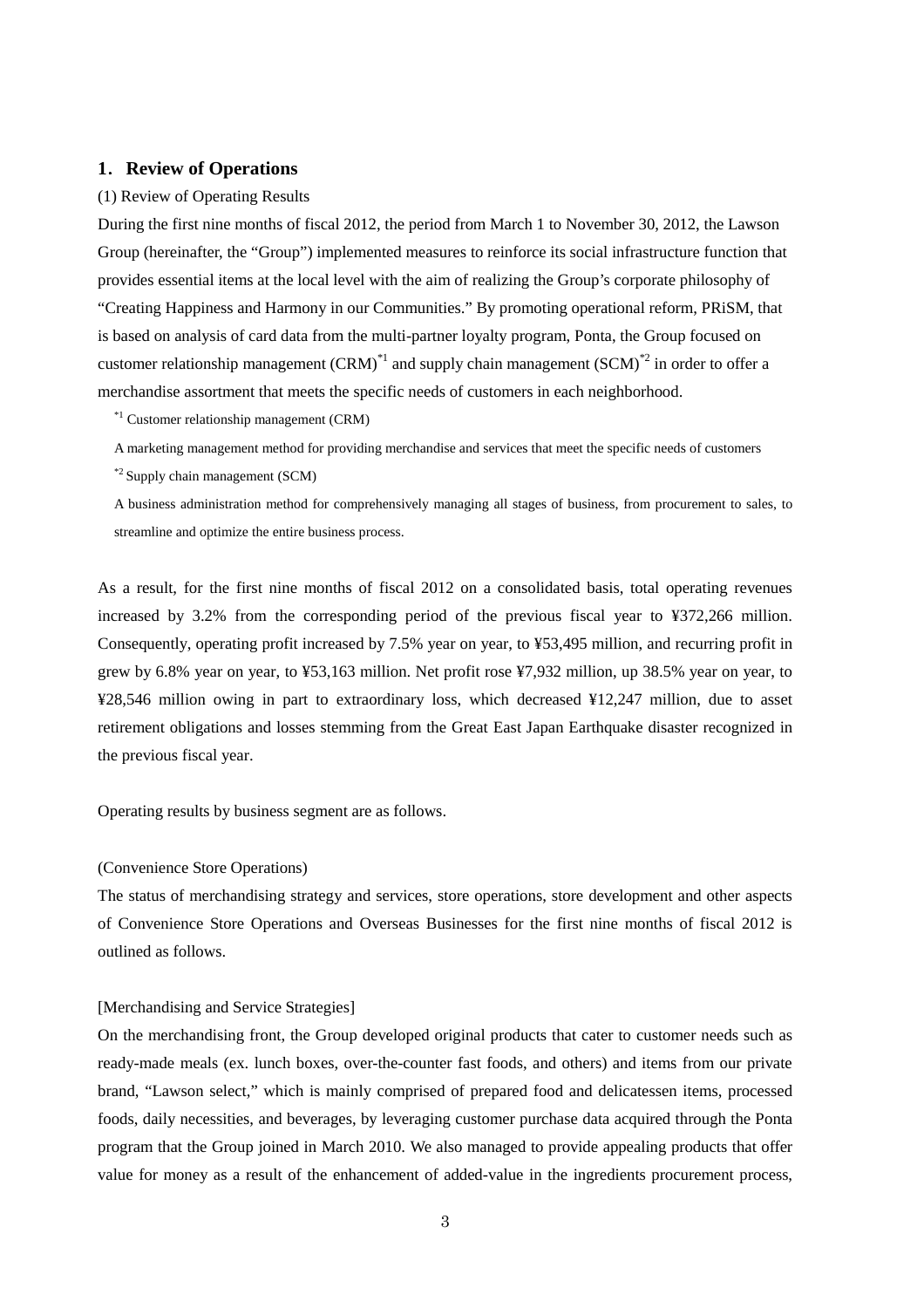including bulk procurement of high-quality food materials, which resulted in an improvement of gross profit margin ratio.

In an effort to expand our customer base, we strengthened our lineup of pre-cut vegetables and other fresh food items under our Fresh Foods Convenience Store Declaration launched on October 30, 2012, while also striving to encourage multi-item purchasing by expanding our lineup of processed foods such as seasoned cooking mixes.

In addition, we continued to fortify our fast food category to improve store profitability. Specifically, we promoted sales of prepared fast foods such as fried chicken, and increased the number of stores equipped with MACHI café, which totaled 2,253 stores as of November 30, 2012. MACHI café, which offers freshly ground drip coffee, is well-received by our customers and we intend to continue introducing the café to more stores.

In the noodles category, the Grilled Lasagna Bolognese made with authentic wide raw pasta was launched under our original brand Pasta-ya, and was a great hit, with sales volume exceeding 1 million units in October 2012.

In the dessert category, we renewed the packages of our original dessert brand, the Uchi Café SWEETS line, and launched from this line an autumn series of limited-time authentic Japanese desserts comprising seasonal delicacies—sweet potatoes, chestnuts, and pumpkin—in an effort to expand our customer base by attracting female and elderly customers.

| $\frac{1}{2}$         |                               |               |                     |                               |  |  |  |
|-----------------------|-------------------------------|---------------|---------------------|-------------------------------|--|--|--|
| Fiscal period         | Previous 3rd Quarter          |               | Current 3rd Quarter |                               |  |  |  |
|                       | March 1, 2011 to November 30, |               |                     | March 1, 2012 to November 30, |  |  |  |
|                       | 2011                          |               | 2012                |                               |  |  |  |
|                       | <b>Sales</b>                  | Percentage of | <b>Sales</b>        | Percentage of                 |  |  |  |
| Product group         | (Millions of<br>Total $(\%)$  |               | (Millions of        | Total $(\%)$                  |  |  |  |
|                       | yen)                          |               | yen)                |                               |  |  |  |
| Processed foods       | 775,300                       | 56.2          | 812,201             | 56.0                          |  |  |  |
| <b>Fast foods</b>     | 261,198                       | 18.8          | 283,696             | 19.6                          |  |  |  |
| Daily delivered foods | 200,659                       | 14.6          | 207,982             | 14.3                          |  |  |  |
| Nonfood products      | 143,291                       | 10.4          | 146,699             | 10.1                          |  |  |  |
| Total                 | 1,380,450                     | 100.0         | 1,450,579           | 100.0                         |  |  |  |

[Breakdown of sales at chain stores by merchandise category]

In sales promotions, the Group implemented programs centered on tie-ups with popular characters such as the Autumn Rilakkuma Fair with the aim of achieving a high return on investment (ROI). In addition, we analyzed card data from Ponta members and used the information to encourage customers to visit our stores in the evening and night time. Furthermore, we proactively implemented promotional campaigns based on social networking services (SNS). Total Ponta members reached 46.19 million as of November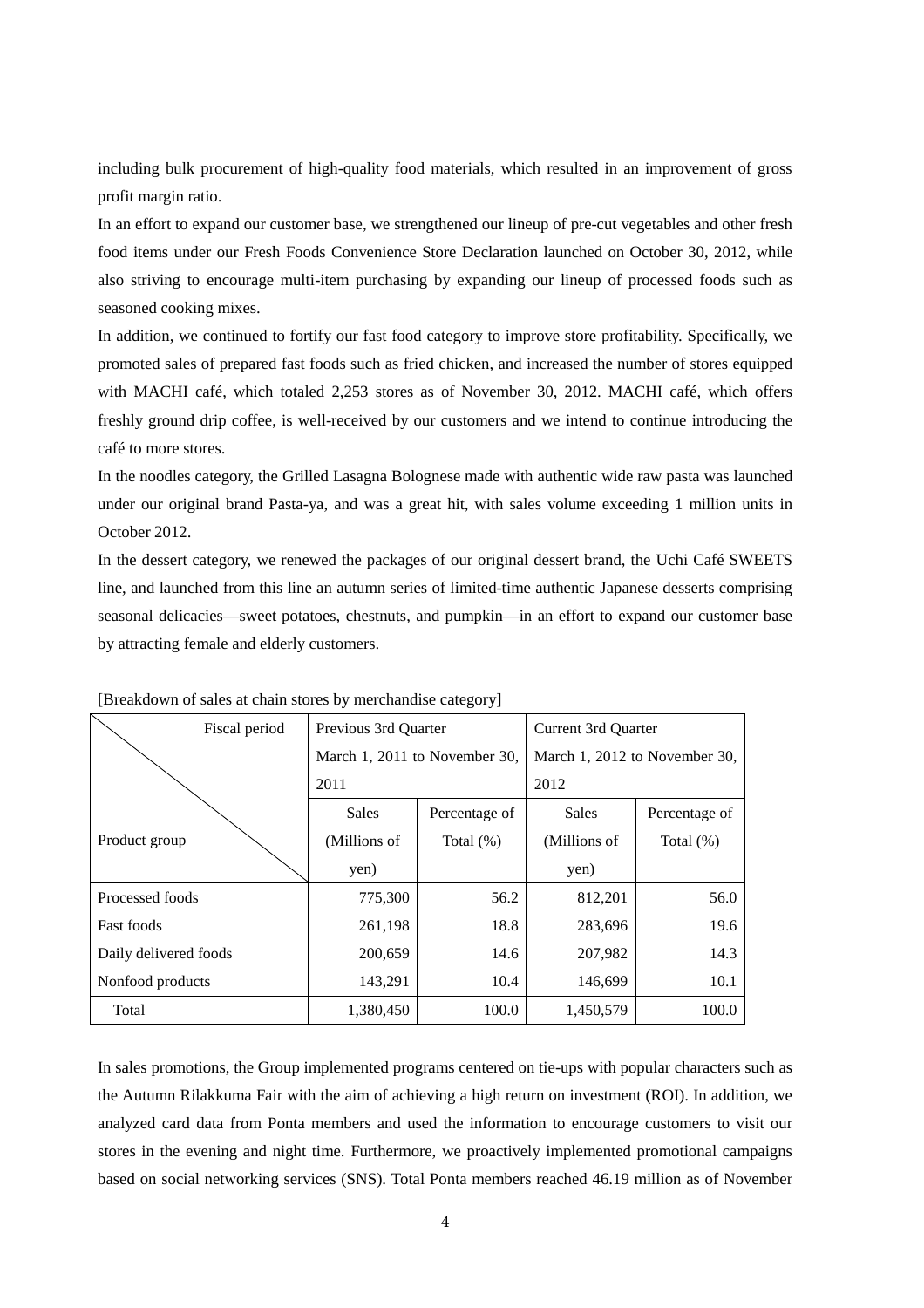30, 2012(on the basis of the number of registered members only), including members that joined through other participating companies. In addition to expanding its Ponta membership base, the Group provided loyalty points exclusively to Ponta members, which resulted in an increase in the sales ratio of Ponta members to approximately 45%.

## [Store Operations]

In store operations, we leveraged PRiSM, which was introduced with the aim of achieving operational reform, to reduce sales opportunity loss. In addition, we strived to enhance our efficiency and productivity in consulting services to franchise stores by proactively using tablet devices.

## [Store Development and Store Format Strategy]

In opening new stores, the Group has focused on maximizing return on investment (ROI) and has strictly adhered to its proprietary standards for opening stores, in addition to prioritizing profitability.

Regarding the format strategy, we promoted store openings and refurbishment to meet the needs of customers specific to each neighborhood through LAWSON, NATURAL LAWSON and LAWSON STORE100.

|                      | <b>LAWSON</b> | <b>NATURAL</b> | <b>LAWSON</b> | Total  |
|----------------------|---------------|----------------|---------------|--------|
|                      |               | <b>LAWSON</b>  | STORE100      |        |
| Total stores as of   | 9,038         | 100            | 1,172         | 10,310 |
| March 1, 2012        |               |                |               |        |
| Change during fiscal | 560           | 11             | 33            | 604    |
| year                 |               |                |               |        |
| Total stores as of   | 9,598         | 111            | 1,205         | 10,914 |
| November 30, 2012    |               |                |               |        |

[Change in the Total Number of Stores] (March 1, 2012 – November 30, 2012)

[Distribution of Stores in Japan by Region (As of November 30, 2012)]

| Prefecture | Number    | Prefecture | Number    | Prefecture | Number<br>Prefecture | Number    | Prefecture | Number    |           |
|------------|-----------|------------|-----------|------------|----------------------|-----------|------------|-----------|-----------|
|            | of stores |            | of stores |            | of stores            |           | of stores  |           | of stores |
| Hokkaido   | 577       | Saitama    | 458       | Mie        | 101                  | Okayama   | 131        | Saga      | 64        |
| Aomori     | 182       | Chiba      | 438       | Ishikawa   | 95                   | Hiroshima | 154        | Nagasaki  | 92        |
| Akita      | 167       | Ibaraki    | 126       | Toyama     | 192                  | Yamaguchi | 116        | Oita      | 147       |
| Iwate      | 160       | Tokyo      | 1,545     | Fukui      | 101                  | Tottori   | 96         | Kumamoto  | 102       |
| Miyagi     | 197       | Kanagawa   | 791       | Kyoto      | 267                  | Shimane   | 99         | Miyazaki  | 89        |
| Yamagata   | 66        | Shizuoka   | 201       | Shiga      | 133                  | Kagawa    | 103        | Kagoshima | 115       |
| Fukushima  | 90        | Yamanashi  | 87        | Nara       | 100                  | Ehime     | 167        | Total     | 10,914    |
| Niigata    | 114       | Nagano     | 142       | Wakayama   | 117                  | Tokushima | 108        |           |           |
| Tochigi    | 123       | Aichi      | 513       | Osaka      | 999                  | Kochi     | 64         |           |           |
| Gunma      | 80        | Gifu       | 130       | Hyogo      | 587                  | Fukuoka   | 388        |           |           |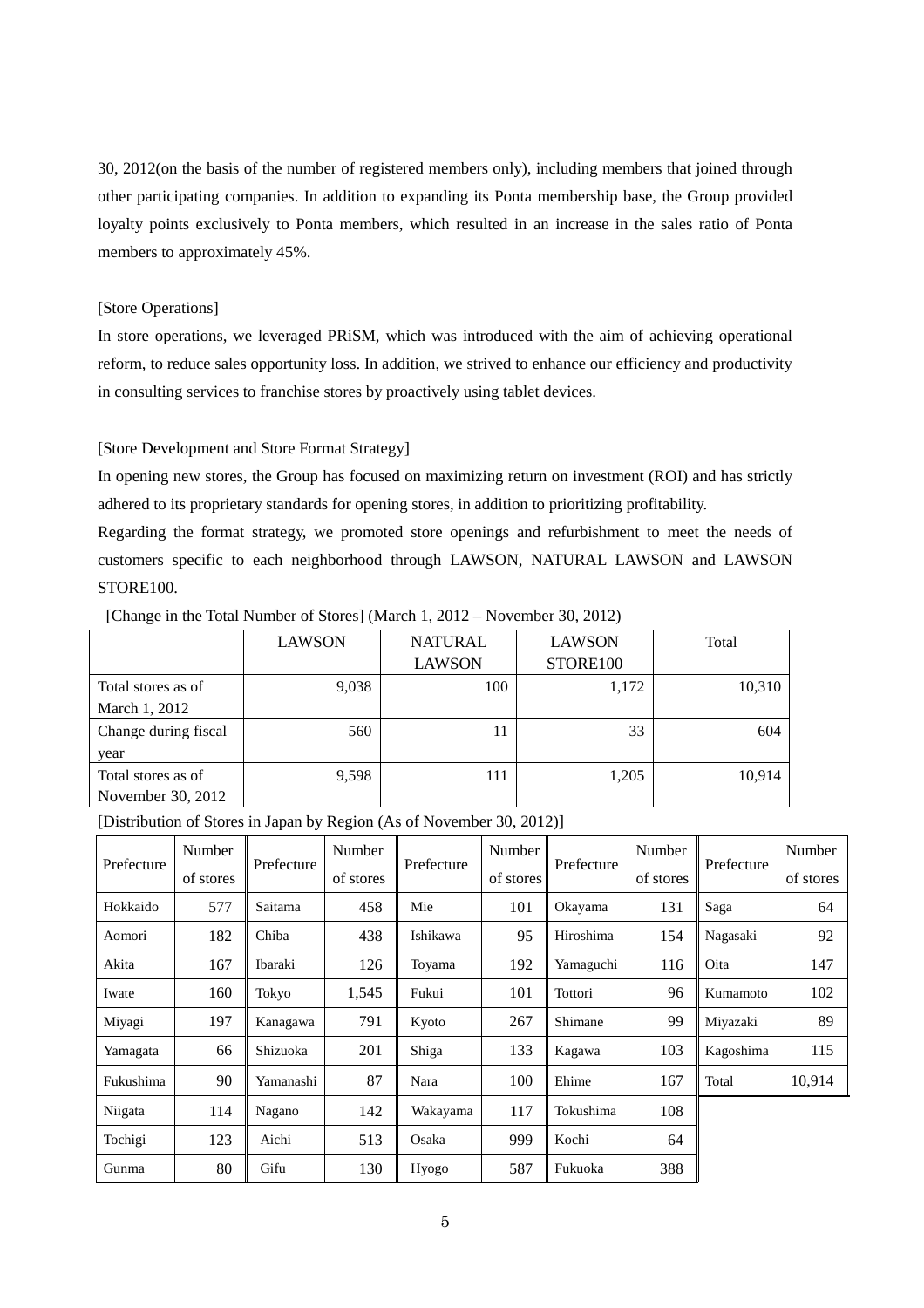The number of LAWSON STORE100 fresh foods convenience stores, operated by the Group's consolidated subsidiary Ninety-nine Plus Inc., reached 1,205 as of November 30, 2012. We have been converting company-operated stores into franchised stores to promote our franchise-based store management, which is one of the Group's strengths. In addition, at our fresh food-type LAWSON stores, which are enhanced conventional LAWSON stores with a stronger assortment of perishable foods and daily delivered foods, we promoted a strategy to expand our customer base by attracting elderly customers and housewives. As of November 30, 2012, the number of these fresh food-type LAWSON stores totaled 5,027. With the aim of steadily supplying high-quality products, we are operating seven Lawson Farms in Japan, which are partially funded by the Group, and are selling fresh vegetables produced at these farms primarily at fresh food-type convenience stores.

The number of LAWSON chain stores operated by Lawson Toyama, Inc. (hereinafter, "Lawson Toyama"), a consolidated subsidiary of Lawson, Inc. (hereinafter, "the Company"), reached 73 as of November 30, 2012. Lawson Toyama was merged into the Company on December 1, 2012.

The number of LAWSON chain stores operated by the Company's equity-method affiliate, Lawson Okinawa, Inc. through a business alliance agreement with SAN-A CO., LTD. totaled 153 as of November 30, 2012.

On August 29, 2012, the Company acquired five percent of the total number of shares issued by Qol Co., Ltd., with which the Company concluded a business alliance contract in 2008. The capital alliance aims to further strengthen the business alliance between the two companies and accelerate development of their business operations. The number of Pharmacy LAWSON (pharmaceutical convenience stores) operated by Qol totaled 20 as of November 30, 2012.

### [Overseas Operations]

Regarding our business in the People's Republic of China (hereinafter, "China"), the Company established Lawson (China) Holdings, Inc. (hereinafter, "Lawson China") in Shanghai, China in May 2012, as a holding company (investment company) that controls business investment, license management, and administrative management functions within China. The Company's subsidiaries in Shanghai, Chongqing and Dalian will be controlled by Lawson China in the future. The number of LAWSON stores operated by Shanghai Hualian Lawson, Inc., the Company's consolidated subsidiary, totaled 312 as of November 30, 2012. The Company's consolidated subsidiary, Chongqing Lawson, Inc., was operating 54 LAWSON stores as of November 30, 2012 while Dalian Lawson, Inc., another consolidated subsidiary, was operating eight LAWSON stores as of November 30, 2012.

Outside of China, within the Republic of Indonesia, PT MIDI UTAMA INDONESIA Tbk (hereinafter, "MIDI"), in which the Company's consolidated subsidiary Lawson Asia Pacific Holdings Pte. Ltd. has a 30% equity stake, operates 561 stores in its own store format and 85 LAWSON stores in Jakarta and its outskirts as well as in Bali Island as of November 30, 2012.

The Company's non-consolidated subsidiary, Lawson USA Hawaii, Inc., in Honolulu, Hawaii was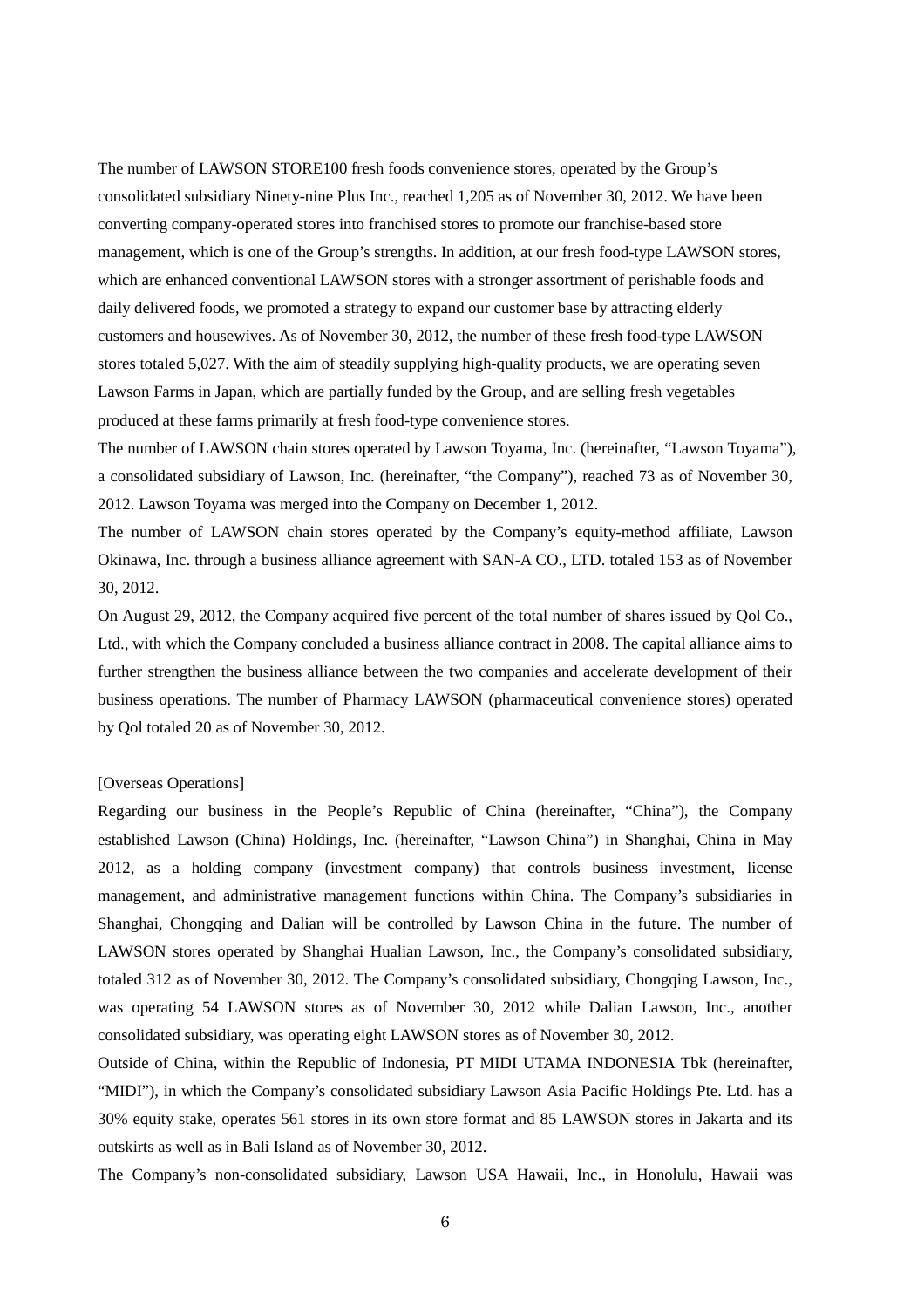operating two LAWSON stores as of November 30, 2012.

#### (Other Businesses)

In addition to convenience store operations, the Group is involved in the entertainment/e-commerce business, and other businesses.

We continued to leverage our alliance with Yahoo JAPAN Corporation (hereinafter, "Yahoo Japan") and expanded e-commerce business with a primary focus on the Group's online shopping mall, Loppi.

In addition, on December 4, 2012, we announced that a new business will be launched in January 2013 by Smart Kitchen, Inc., a joint venture established with Yahoo JAPAN Corporation. By leveraging the know-how and infrastructure of Yahoo JAPAN Corporation and the Group, Smart Kitchen, Inc. will offer an online delivery service dubbed Smart Kitchen, distributing food and daily necessities to customers across Japan. The new service is scheduled to start in mid-January 2013, expanding the number of items available by March 2013 to 23,000, one of the largest merchandise assortments to be offered in the home delivery industry.

The Company's consolidated subsidiary Lawson HMV Entertainment, Inc., which is engaged in entertainment/e-commerce-related business, posted an increase in operating profit due to strong sales of tickets for large-scale shows and performances. Revenues from the Group's ticket issuing services for fiscal 2012 are expected to exceed ¥100 billion.

Lawson ATM Networks, Inc., a consolidated subsidiary operating a financial services-related business, posted a rise in operating profit as a result of an increase in the number of ATMs installed nationwide in LAWSON stores, along with an increase in the number of transactions. As of November 30, 2012, the number of ATMs installed nationwide totaled 9,611.

(2) Qualitative Information Regarding Changes in Consolidated Financial Indicators Financial Position at the 3rd Quarter end Total Assets, Total Liabilities and Net Assets at 3rd Quarter End "Assets"

At November 30, 2012, total assets stood at ¥552,103 million, an increase of ¥20,650 million from February 29, 2012. This mainly reflected a ¥16,845 million increase in property and store equipment. "Liabilities".

Total liabilities increased ¥11,900, million from February 29, 2012 to ¥328,691 million at November 30, 2012. This mainly reflected a ¥8,805 million increase in accounts payable-trade.

"Net assets"

Net assets stood at ¥223,412 million, an increase of ¥8,750 million from February 29, 2012. This mainly due to the payment of ¥19,278 million in dividends although quarterly net profit of ¥28,546 million.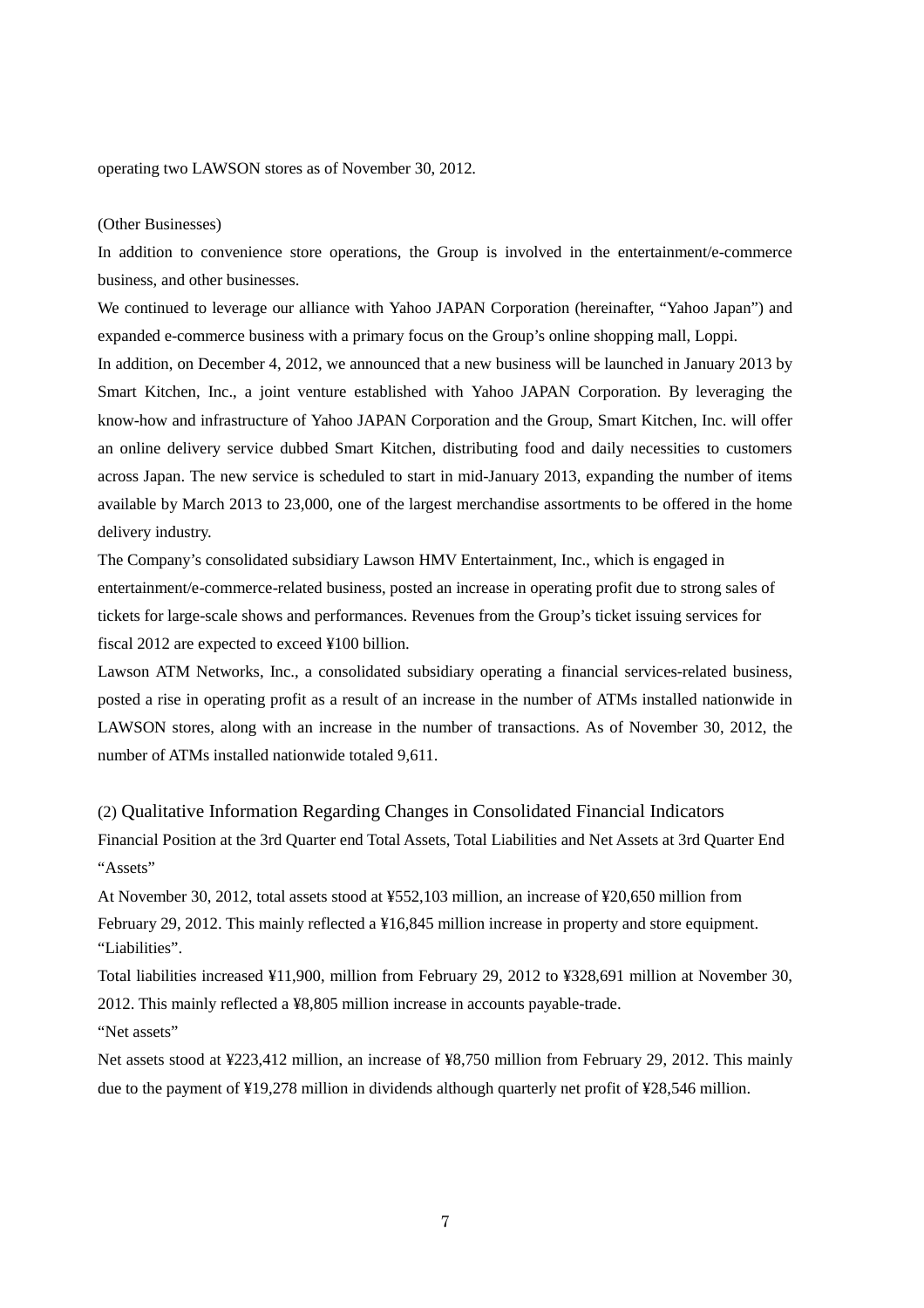# **2**.**Other**

(1) Change in important subsidiaries during the period (Changes in certain specified subsidiaries resulting in revised scope of consolidation): Yes

Lawson (China) Holdings, Inc.

- (2) Adoptions of accounting methods particular to presentation of quarterly financial statements: None
- (3) Changes in accounting policies, changes in accounting estimation, retrospective restatement: None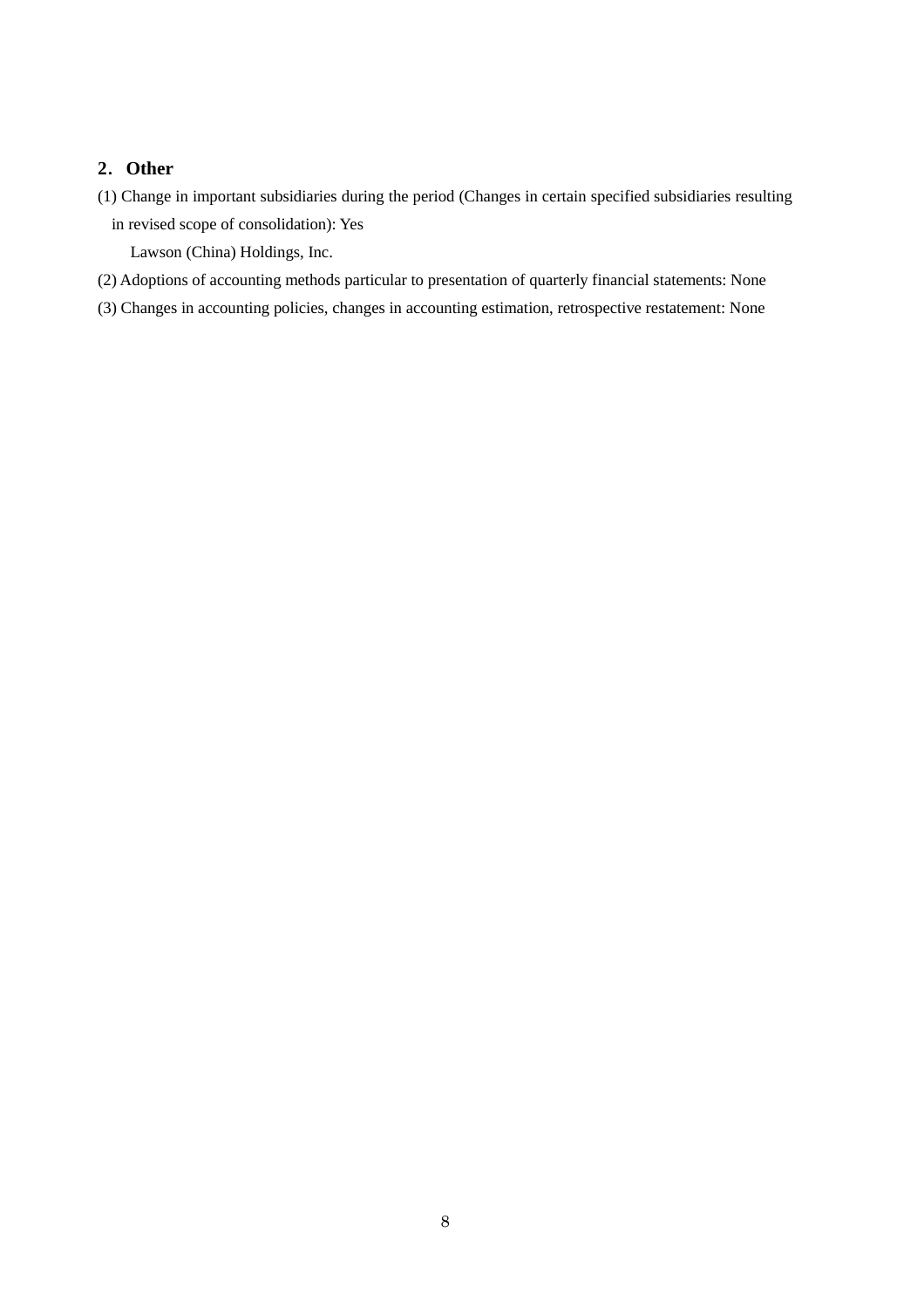## **3. Consolidated Financial Statements etc.**

(1)Consolidated Balance Sheets (Unaudited)

As of November 30, 2012 and February 29, 2012 (Millions of yen)

|                                                | February 29, 2012 | November 30, 2012 |
|------------------------------------------------|-------------------|-------------------|
| <b>Current assets:</b>                         |                   |                   |
| Cash and bank deposits                         | 79,074            | 62,104            |
| Accounts receivable—due from franchised stores | 19,521            | 27,869            |
| Merchandise inventories                        | 8,075             | 9,422             |
| Accounts receivable-other                      | 32,645            | 46,655            |
| Deferred tax assets                            | 4,800             | 3,055             |
| Other                                          | 16,190            | 13,043            |
| Allowance for doubtful accounts                | (149)             | (214)             |
| <b>Total</b>                                   | 160,157           | 161,937           |
| <b>Fixed assets:</b>                           |                   |                   |
| Property and store equipment                   |                   |                   |
| <b>Buildings and structures</b>                | 219,536           | 238,133           |
| Accumulated depreciation                       | (112, 475)        | (121,709)         |
| Buildings and structures-net                   | 107,061           | 116,423           |
| Vehicles, tools, furniture and fixtures        | 63,563            | 66,799            |
| Accumulated depreciation                       | (49, 549)         | (51,985)          |
| Vehicles, tools, furniture and fixtures-net    | 14,013            | 14,813            |
| Lease assets                                   | 72,538            | 87,135            |
| Accumulated depreciation                       | (18,400)          | (27,096)          |
| Lease assets-net                               | 54,137            | 60,039            |
| Other                                          | 8,622             | 9,403             |
| <b>Subtotal</b>                                | 183,835           | 200,680           |
| Intangible fixed assets;                       |                   |                   |
| Software                                       | 27,551            | 24,452            |
| Goodwill                                       | 10,871            | 10,096            |
| Other                                          | 553               | 492               |
| <b>Subtotal</b>                                | 38,977            | 35,041            |
| <b>Investments and Other;</b>                  |                   |                   |
| Long-term loans receivable                     | 32,138            | 34,203            |
| Lease deposits                                 | 83,665            | 85,677            |
| Deferred tax assets                            | 16,870            | 16,732            |
| Claims provable in bankruptcy, claims provable | 15,136            | 605               |
| in rehabilitation and other                    |                   |                   |
| Other                                          | 16,523            | 18,463            |
| Allowance for doubtful accounts                | (15, 851)         | (1,239)           |
| <b>Subtotal</b>                                | 148,483           | 154,443           |
| <b>Total</b>                                   | 371,295           | 390,166           |
| <b>Total assets</b>                            | 531,453           | 552,103           |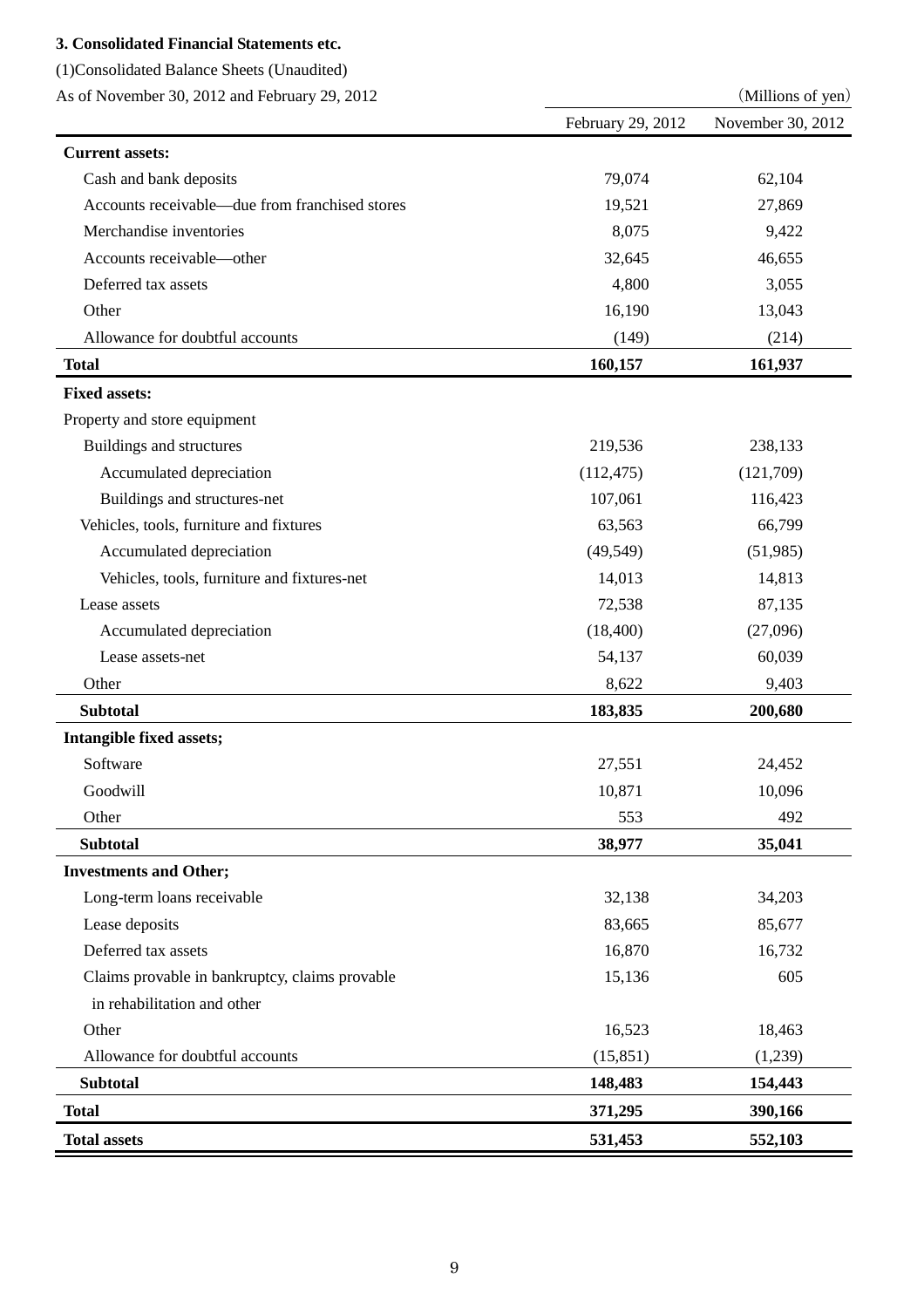|                                                                                |                   | (Millions of yen) |
|--------------------------------------------------------------------------------|-------------------|-------------------|
|                                                                                | February 29, 2012 | November 30, 2012 |
| <b>Current liabilities:</b>                                                    |                   |                   |
| Accounts payable -trade                                                        | 88,262            | 97,067            |
| Accounts payable- due to franchised stores                                     | 1,390             | 1,086             |
| Lease obligations                                                              | 11,223            | 13,558            |
| Income taxes payable                                                           | 15,305            | 7,864             |
| Deposits received                                                              | 75,004            | 69,956            |
| Accrued employees' bonuses                                                     | 3,204             | 1,293             |
| Provision for use of points granted                                            | 701               | 312               |
| Other                                                                          | 22,886            | 33,090            |
| <b>Total</b>                                                                   | 217,978           | 224,229           |
| <b>Long-term Liabilities;</b>                                                  |                   |                   |
| Lease obligations                                                              | 37,902            | 42,183            |
| Allowance for employees' retirement benefits                                   | 8,745             | 9,688             |
| Allowance for retirement benefits to executive officers and corporate auditors | 308               | 314               |
| Deposits received from franchisees and lessees                                 | 35,735            | 34,998            |
| Asset retirement obligations                                                   | 15,161            | 16,461            |
| Other                                                                          | 960               | 814               |
| <b>Total</b>                                                                   | 98,812            | 104,462           |
| <b>Total Liabilities</b>                                                       | 316,791           | 328,691           |
| Shareholders' equity;                                                          |                   |                   |
| Common stock                                                                   | 58,506            | 58,506            |
| Capital surplus                                                                | 47,707            | 47,709            |
| Retained earnings                                                              | 107,249           | 116,517           |
| Treasury stock                                                                 | (1,627)           | (1,608)           |
| <b>Total Shareholders' equity</b>                                              | 211,835           | 221,125           |
| Accumulated other comprehensive income;                                        |                   |                   |
| Net unrealized loss on available-for-sale securities                           | (11)              | (64)              |
| Land revaluation difference                                                    | (567)             | (567)             |
| Foreign currency translation adjustments                                       | (101)             | (722)             |
| Total accumulated other comprehensive income                                   | (680)             | (1, 354)          |
| <b>Stock acquisition rights</b>                                                | 442               | 429               |
| <b>Minority interests</b>                                                      | 3,064             | 3,211             |
| <b>Total net assets</b>                                                        | 214,662           | 223,412           |
| <b>Total Liabilities and net assets</b>                                        | 531,453           | 552,103           |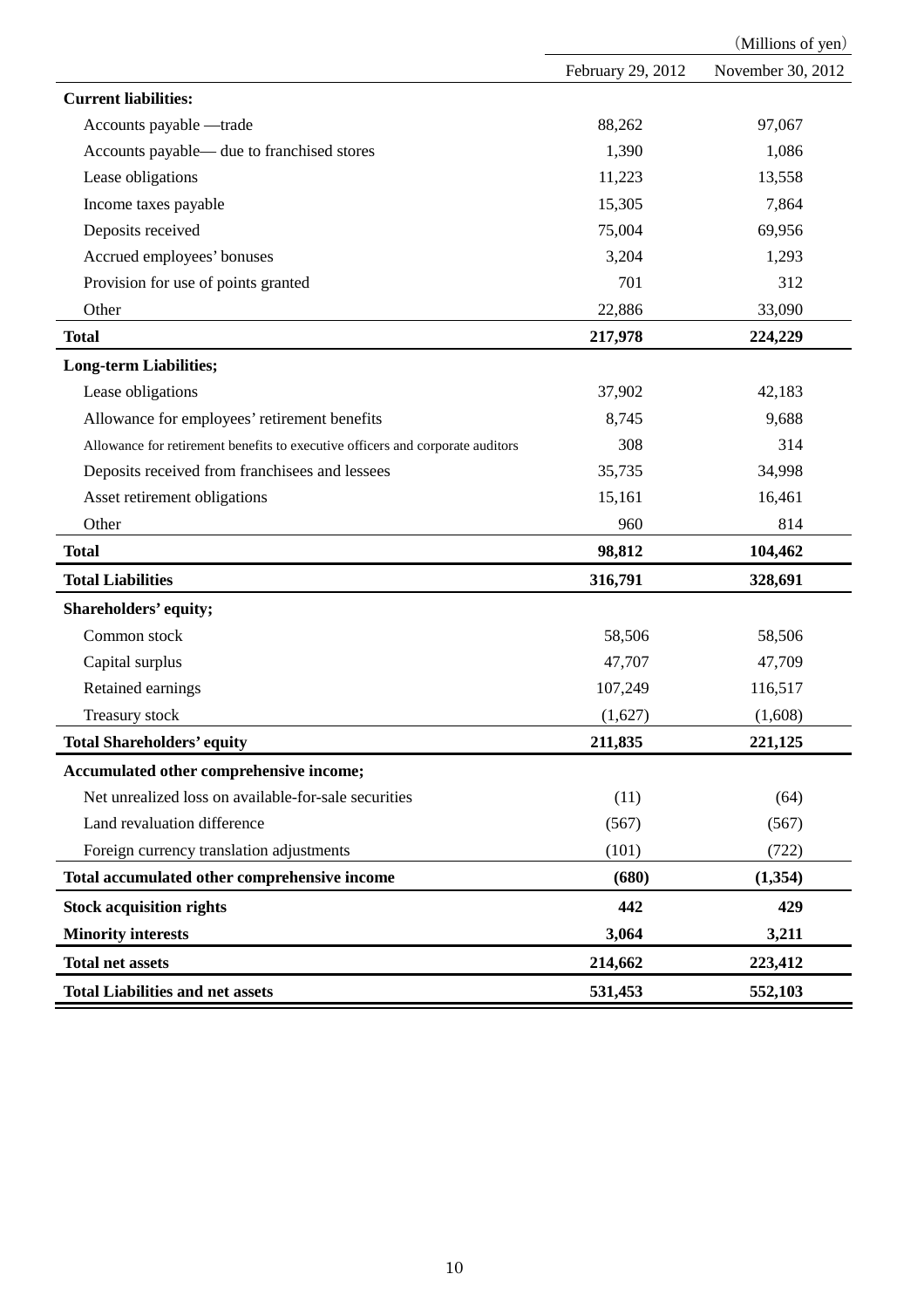## (2) Consolidated Statements of Income (Unaudited)

For the 3rd Quarter of the fiscal year (From March 1, 2011 to November 30, 2011) (From March 1, 2012 to November 30, 2012)

|                                                       |                   | (Millions of yen) |
|-------------------------------------------------------|-------------------|-------------------|
|                                                       | November 30, 2011 | November 30, 2012 |
| <b>Total operating revenues</b>                       | 360,865           | 372,266           |
| <b>Net sales</b>                                      | 156,929           | 149,103           |
| Cost of goods sold                                    | 117,822           | 112,067           |
| <b>Gross Profit</b>                                   | 39,106            | 37,035            |
| Franchise commission from franchised stores           | 163,755           | 175,951           |
| Other                                                 | 40,180            | 47,211            |
| <b>Operating revenues</b>                             | 203,936           | 223,162           |
| <b>Operating gross profit</b>                         | 243,043           | 260,198           |
| Selling, general and administrative expenses          | 193,270           | 206,702           |
| <b>Operating profit</b>                               | 49,772            | 53,495            |
| Non - operating income and expenses;                  |                   |                   |
| Non – operating income;                               | 1,618             | 1,453             |
| Interest received                                     | 494               | 553               |
| Equity in earnings of affiliates                      | 155               | 298               |
| Other                                                 | 968               | 601               |
| Non - operating expenses;                             | 1,628             | 1,785             |
| Interest expense                                      | 829               | 914               |
| Other                                                 | 798               | 870               |
| <b>Recurring profit</b>                               | 49,763            | 53,163            |
| <b>Extraordinary income and losses;</b>               |                   |                   |
| <b>Extraordinary income;</b>                          | 2,042             | 324               |
| Gain on sales of investment securities                |                   | 145               |
| Gain on step acquisitions                             | 1,570             |                   |
| Gain on negative goodwill                             | 273               | 153               |
| Other                                                 | 198               | 25                |
| <b>Extraordinary losses;</b>                          | 16,107            | 3,859             |
| Loss on retirement of non-current assets              | 1,531             | 890               |
| <b>Impairment</b> loss                                | 2,716             | 2,744             |
| Loss on disaster                                      | 3,421             |                   |
| Loss on adjustment for changes of accounting standard | 8,292             |                   |
| for asset retirement obligations                      |                   |                   |
| Other                                                 | 145               | 225               |
| Income before income taxes and minority interests     | (35, 699)         | 49,628            |
| Income taxes;                                         | 14,452            | 20,836            |
| Income taxes - current                                | 17,144            | 18,916            |
| Deferred income taxes                                 | (2,692)           | 1,919             |
| Income before minority interests                      | 21,246            | 28,792            |
| Minority interests in net income                      | 632               | 245               |
| Net profit                                            | 20,614            | 28,546            |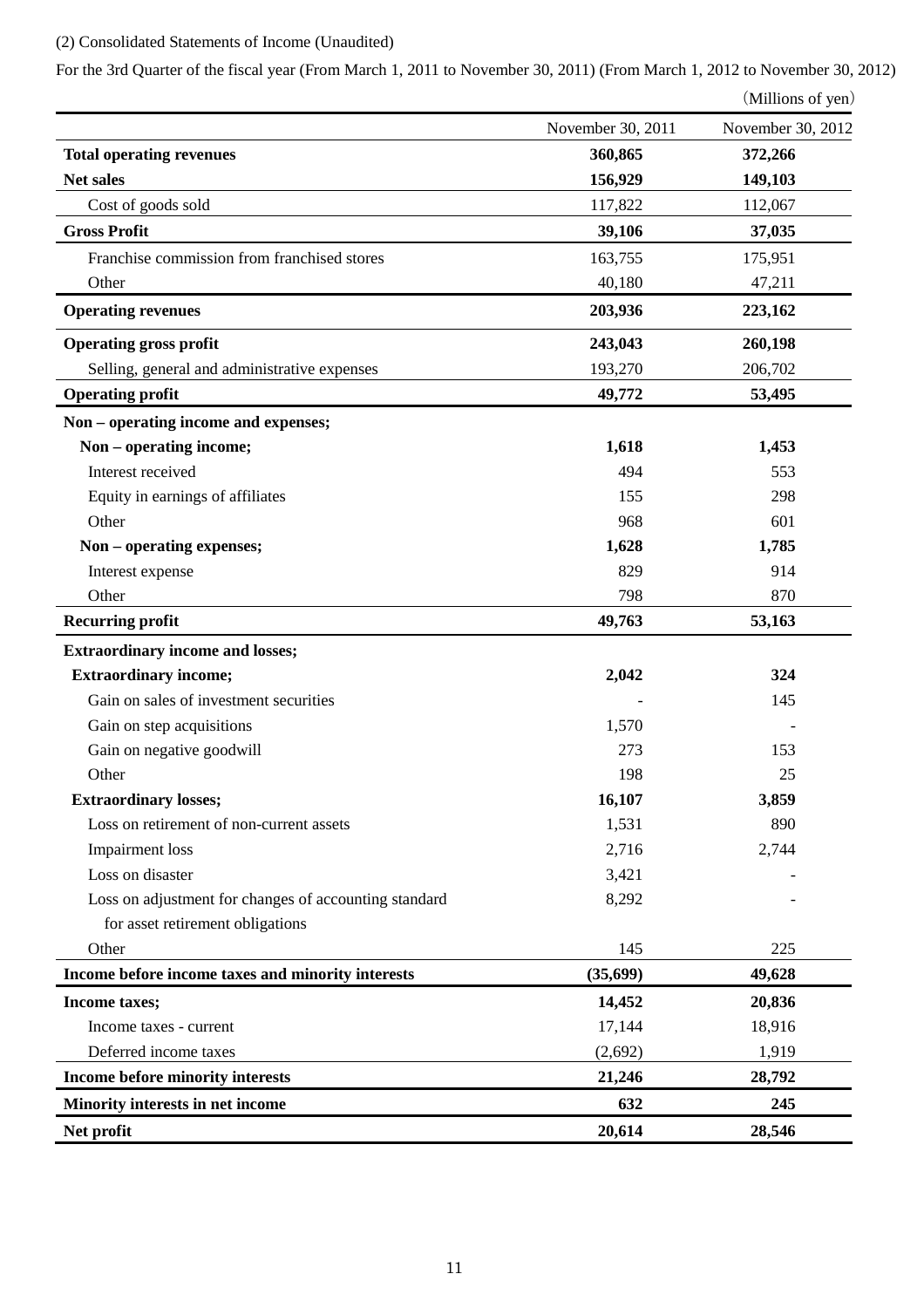# Consolidated Statements of Comprehensive Income (Unaudited)

For the 3rd Quarter of the fiscal year (From March 1, 2011 to November 30, 2011) (From March 1, 2012 to November 30, 2012)

|                                                   |                   | (Millions of yen) |
|---------------------------------------------------|-------------------|-------------------|
|                                                   | November 30, 2011 | November 30, 2012 |
| Net income before minority interests              | 21,246            | 28,792            |
| Other comprehensive income                        |                   |                   |
| Unrealized loss on available-for-sale securities  | (34)              | (52)              |
| Land revaluation difference                       | 67                |                   |
| Foreign currency translation adjustment           | (315)             | (66)              |
| Share of other comprehensive income of associates | (21)              | (550)             |
| Total other comprehensive income                  | (304)             | (669)             |
| <b>Comprehensive income</b>                       | 20,942            | 28,123            |
| Comprehensive income attributable to              |                   |                   |
| Owners of the parent                              | 20,310            | 27,872            |
| Minority interests                                | 632               | 250               |